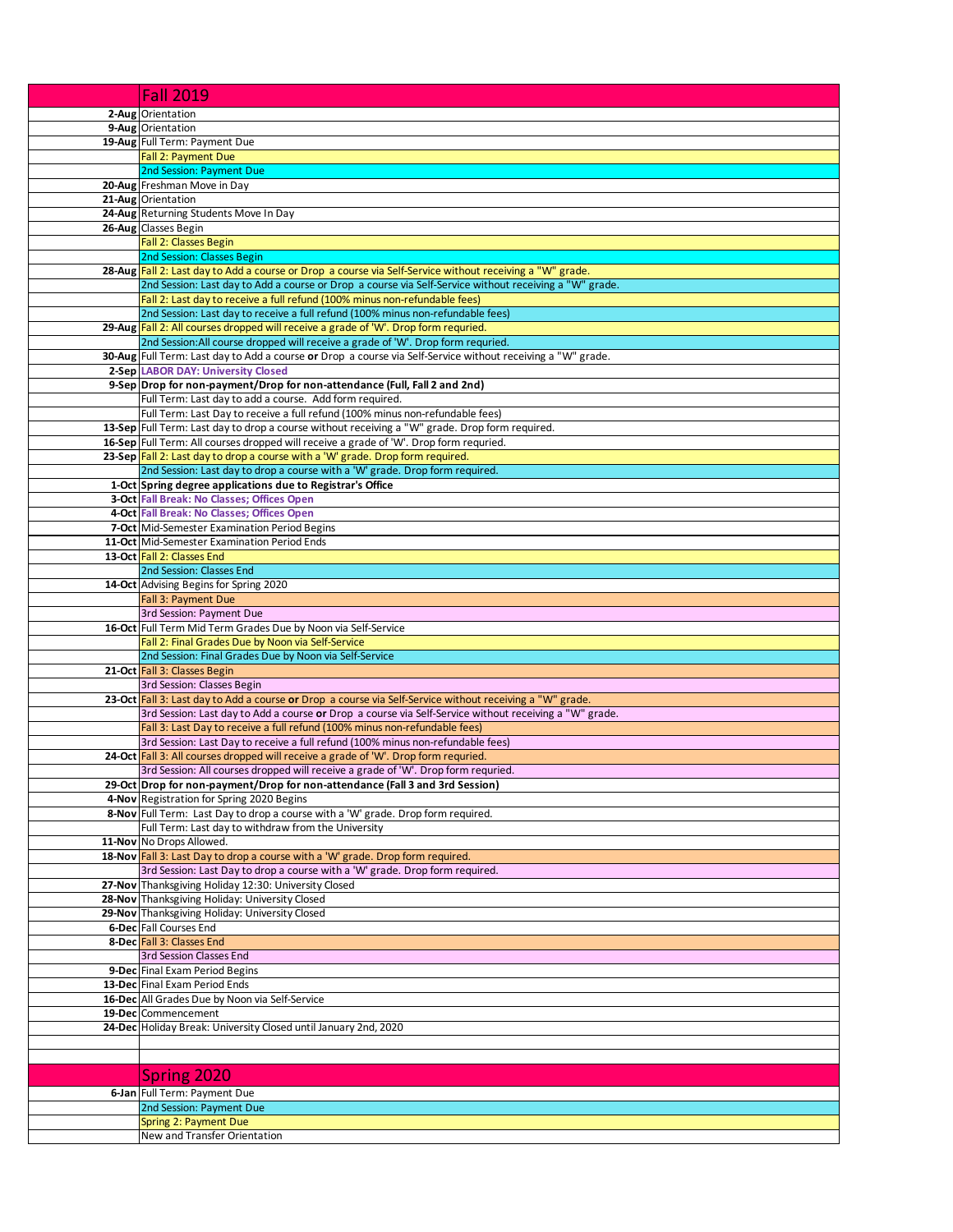| 9-Jan Drop for non-payment (Full, Spring 2 and 2nd Session)                                                                                                                                                          |
|----------------------------------------------------------------------------------------------------------------------------------------------------------------------------------------------------------------------|
| 13-Jan Full Term: Classes Begin                                                                                                                                                                                      |
| <b>Spring 2: Classes Begin</b>                                                                                                                                                                                       |
| 2nd Session: Classes Begin                                                                                                                                                                                           |
|                                                                                                                                                                                                                      |
| 15-Jan Spring 2: Last day to Add a course or Drop a course via Self-Service without receiving a "W" grade.                                                                                                           |
| 2nd Session: Last day to Add a course or Drop a course via Self-Service without receiving a "W" grade.                                                                                                               |
| Spring 2: Last day to receive a full refund (100% minus non-refundable fees)                                                                                                                                         |
| 2nd Session: Last day to receive a full refund (100% minus non-refundable fees)                                                                                                                                      |
| 16-Jan Spring 2: All course dropped will receive a grade of 'W'. Drop form requried.                                                                                                                                 |
| 2nd Session: All course dropped will receive a grade of 'W'. Drop form requried.                                                                                                                                     |
| 17-Jan Full Term: Last Day to Add or Drop a course via Self-Service                                                                                                                                                  |
| 20-Jan Martin Luther King Holiday: University Closed                                                                                                                                                                 |
| 27-Jan Drop for non-payment/Drop for non-attendance (Full, 2nd and Spring 2)                                                                                                                                         |
| Full Term: Last day to add a course. Add form required.                                                                                                                                                              |
|                                                                                                                                                                                                                      |
| Full Term: Last Day to receive a full refund (100% minus non-refundable fees)                                                                                                                                        |
| 31-Jan Full Term: Last day to drop a course without receiving a "W" grade. Drop form required.                                                                                                                       |
| 3-Feb Full Term: All courses dropped will receive a grade of 'W'. Drop form requried.                                                                                                                                |
| 10-Feb Spring 2: Last day to drop a course with a 'W' grade. Drop form required.                                                                                                                                     |
| 2nd Session: Last day to drop a course with a 'W' grade. Drop form required.                                                                                                                                         |
| 24-Feb Mardi Gras Holiday: University Closed                                                                                                                                                                         |
| 25-Feb Mardi Gras Holiday: No Classes; Offices Open                                                                                                                                                                  |
| 26-Feb Advising Begins for Summer and Fall 2020                                                                                                                                                                      |
| 1-Mar Spring 2: Classes End                                                                                                                                                                                          |
| 2nd Session: Classes End                                                                                                                                                                                             |
|                                                                                                                                                                                                                      |
| 2-Mar Applications for Degree for Summer 2020 and Fall 2020 are due in the Registrar's Office                                                                                                                        |
| Mid-Semester Examination Period Begins                                                                                                                                                                               |
| Spring 3: Payment Due                                                                                                                                                                                                |
| 3rd Session: Payment Due                                                                                                                                                                                             |
| 4-Mar Spring 2: Final grades due by Noon via Self-Service                                                                                                                                                            |
| 2nd Session: Final grades due by Noon via Self-Service                                                                                                                                                               |
| 5-Mar Drop for non-payment (Spring 3 and 3rd Session)                                                                                                                                                                |
| 6-Mar Mid-Semester Examination Period Ends                                                                                                                                                                           |
| 9-Mar Spring 3: Classes Begin                                                                                                                                                                                        |
| 3rd Session: Classes Begin                                                                                                                                                                                           |
|                                                                                                                                                                                                                      |
| 10-Mar Mid-Semester Grades due by Noon via Self-Service                                                                                                                                                              |
| 11-Mar Spring 3: Last day to Add a course or Drop a course via Self-Service without receiving a "W" grade.                                                                                                           |
| 3rd Session: Last day to Add a course or Drop a course via Self-Service without receiving a "W" grade.                                                                                                               |
| Spring 3: Last Day to receive a full refund (100% minus non-refundable fees)                                                                                                                                         |
| 3rd Session: Last Day to receive a full refund (100% minus non-refundable fees)                                                                                                                                      |
| 17-Mar Drop for non-payment/Drop for non-attendance (Fall 3 and 3rd Session)                                                                                                                                         |
| 12-Mar Spring 3: All course dropped will receive a grade of 'W'. Drop form requried.                                                                                                                                 |
| 3rd Session: All course dropped will receive a grade of 'W'. Drop form requried.                                                                                                                                     |
| 23-Mar Spring break: No Classes; Offices Open                                                                                                                                                                        |
| 24-Mar Spring break: No Classes; Offices Open                                                                                                                                                                        |
| 25-Mar Spring break: No Classes; Offices Open                                                                                                                                                                        |
| 26-Mar Spring break: No Classes; Offices Open                                                                                                                                                                        |
|                                                                                                                                                                                                                      |
| 27-Mar Spring break: No Classes; Offices Open                                                                                                                                                                        |
| 30-Mar Registration for Summer and Fall 2020 Begins                                                                                                                                                                  |
| 6-Apr Spring 3: Last day to receive a 'W' for a course. Drop form required.                                                                                                                                          |
| 3rd Session: Last day to receive a 'W' for a course. Drop form required.                                                                                                                                             |
| Spring 3: Last day to withdraw from the University                                                                                                                                                                   |
|                                                                                                                                                                                                                      |
| 3rd Session: Last day to withdraw from the University                                                                                                                                                                |
| 10-Apr Good Friday: University Closed                                                                                                                                                                                |
|                                                                                                                                                                                                                      |
| 13-Apr Full Term: Last day to receive a 'W' for a course. Drop form required.<br>Full Term: Last day to withdraw from the University                                                                                 |
|                                                                                                                                                                                                                      |
| Full Term: No Drops Allowed.                                                                                                                                                                                         |
| 26-Apr Spring 3: Classes End                                                                                                                                                                                         |
| 3rd Session: Classes End                                                                                                                                                                                             |
| 1-May Full Term: Classes End                                                                                                                                                                                         |
| 4-May Final Exam Period Begins                                                                                                                                                                                       |
| 5-May Final Exams                                                                                                                                                                                                    |
| 6-May Final Exams                                                                                                                                                                                                    |
| 7-May Final Exams                                                                                                                                                                                                    |
| 8-May Final Exams                                                                                                                                                                                                    |
| 11-May All Grades Due by Noon via Self-Service                                                                                                                                                                       |
| 14-May Spring Commencement                                                                                                                                                                                           |
|                                                                                                                                                                                                                      |
|                                                                                                                                                                                                                      |
| <b>SUMMER2020</b>                                                                                                                                                                                                    |
| 4-May Summer 2: Payment Due                                                                                                                                                                                          |
| Summer 2nd Session: Payment Due                                                                                                                                                                                      |
| 11-May Summer 2: Classes Begin                                                                                                                                                                                       |
| Summer 2nd Session: Classes Begin                                                                                                                                                                                    |
| 13-May Summer 2: Last day to Add a course or Drop a course via Self-Service without receiving a "W" grade.<br>2nd Session: Last day to Add a course or Drop a course via Self-Service without receiving a "W" grade. |